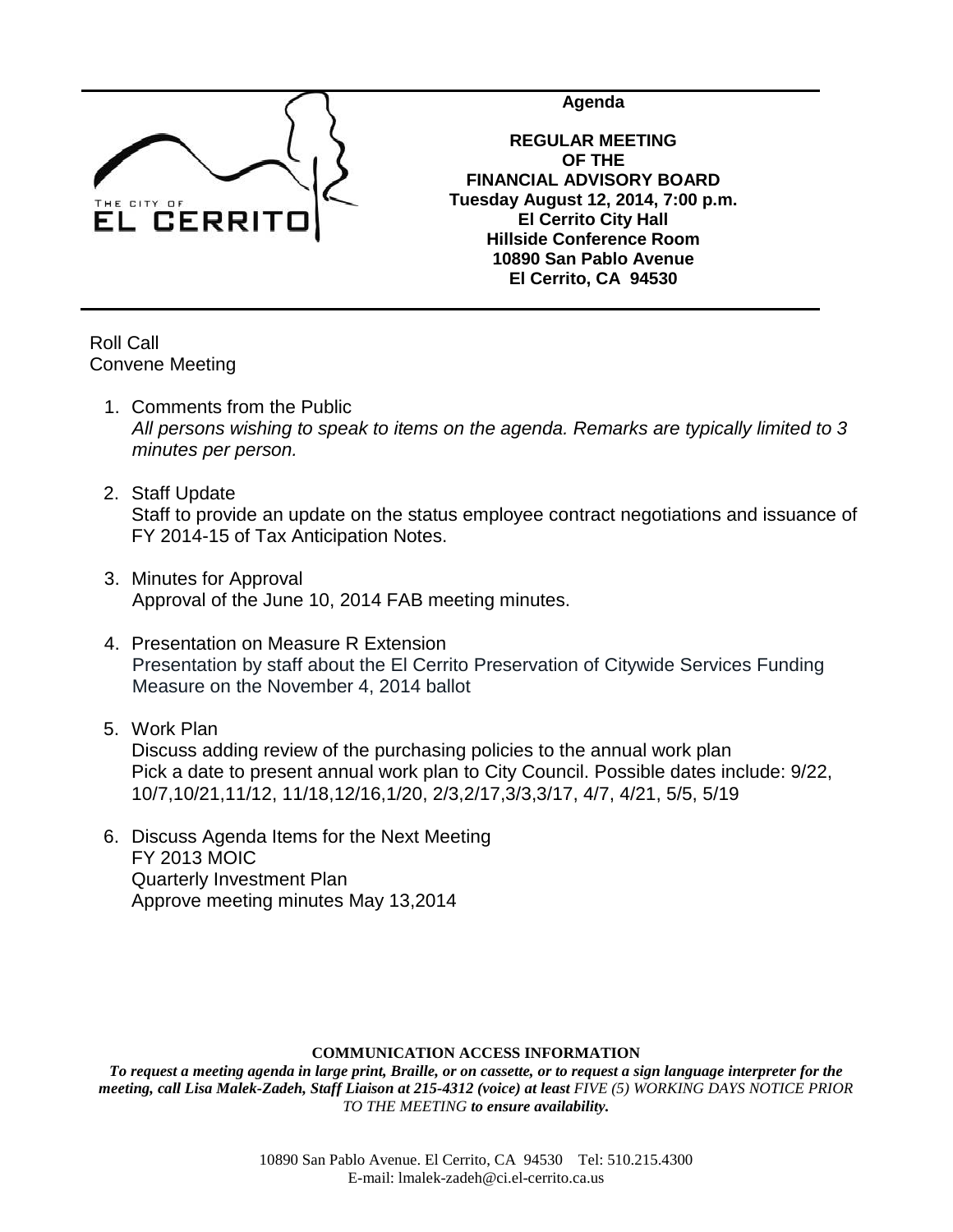

Chairperson Vranich convened the Financial Advisory Board meeting at 7:00 p.m.

- Roll Call: Present: Boardmembers Vranich, Bartke Kronenberg, Patterson and Crump present. Absent: None Council Liaison Present: Mayor Abelson Staff Liaison Present: Lisa Malek-Zadeh
	- 1. Comments from the Public Marlene Keller thanked the Mayor and staff for a well-run City and commended the City for its integrity and diligence.
	- 2. Discussion Items

Review City Manager's Proposed Fiscal Years 2014-15 &FY 2015-16 Biennial Budget. Available online at [http://www.el-cerrito.org/budget.](http://www.el-cerrito.org/budget)

FAB members discussed the City Manager's Proposed Fiscal Years 2014-15 &FY 2015-16 Biennial Budget presented to the City Council on June 9, 2014. The discussion included many of the challenges the City faced in the developing the biennial year budget including ongoing discussions with employee labor groups and a proposed ballot measure that could have an impact on the second year of the budget, FY 2015-16. Concern was also expressed by FAB members that the proposed budget did not include measures to increase the reserve to the 6%. It was recommended that the budget book include more information on the recent and ongoing financial strains faced by the City including the inability to increase the reserve to the desired 10% goal.

**Action:** Moved, seconded (Bartke / Patterson: Ayes – Boardmembers Kronenberg, Vranich, Crump; Noes; None; Absent; None) and carried a motion that the Board approves the Proposed Biennial Budget for fiscal years 2014-15 & 2015 with comments and recommendations as follows:

FAB recommends this budget be adopted by City Council with the following comments:

- Commend staff for presentation and that FAB found the budget to be quite readable and
- Items listed as "Key Objectives" on page 11 should not be planned, but listed as things the staff would like to do.

## **COMMUNICATION ACCESS INFORMATION**

*To request a meeting agenda in large print, Braille, or on cassette, or to request a sign language interpreter for the meeting, call Lisa Malek-Zadeh, Staff Liaison at 215-4312 (voice) at least FIVE (5) WORKING DAYS NOTICE PRIOR TO THE MEETING to ensure availability.*